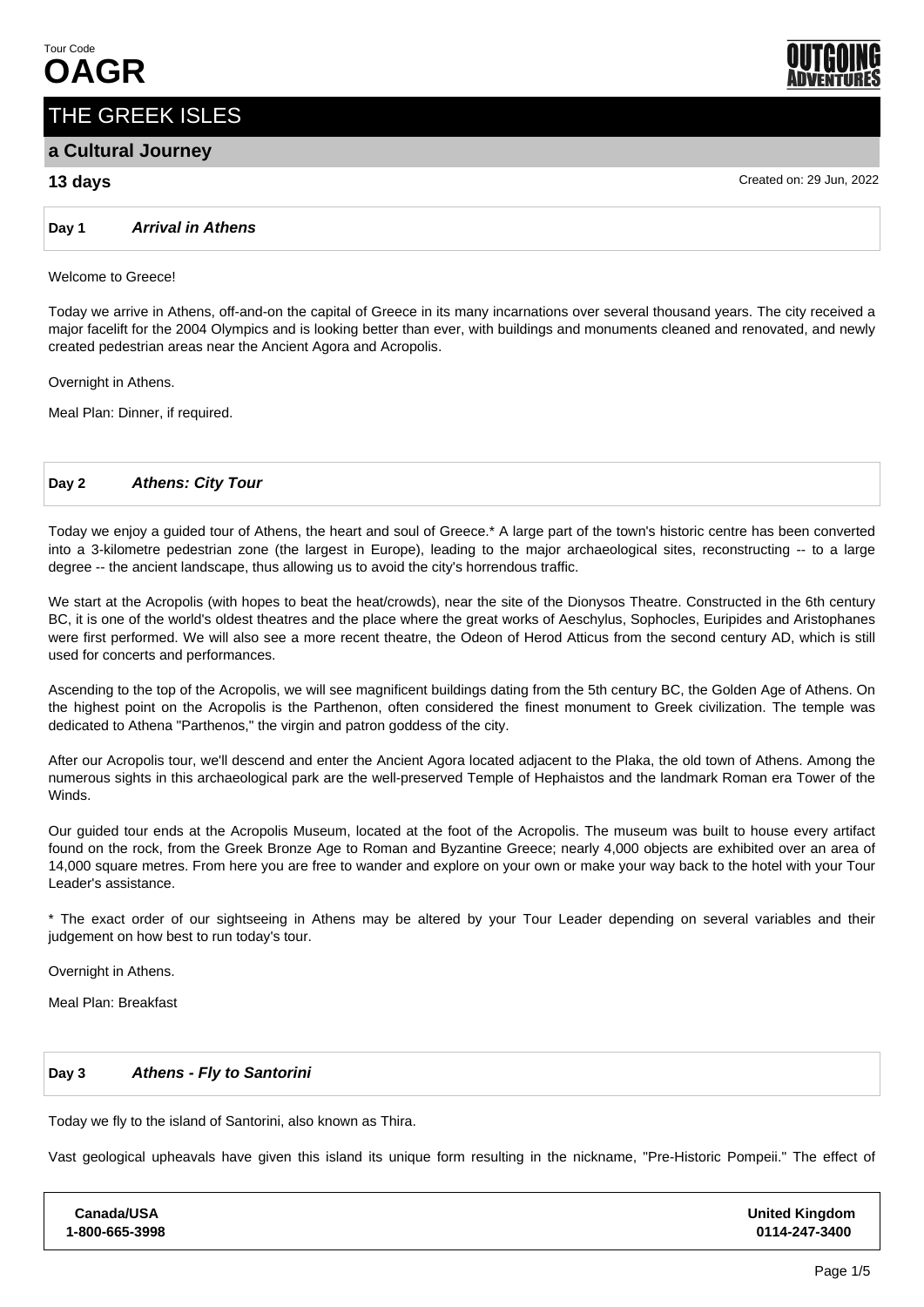

terracing makes this unlike any other island, Greece's most visually stunning. Santorini is also the island of churches, wine, and donkeys! From as early as 3000 BC the island developed as an outpost of Minoan civilization until around 1500 BC when the volcano erupted. At this point the island's history became linked with the legend of Atlantis.

We generally aim for a morning flight, which will allow us time to drop our bags (check-in later this afternoon - so be prepared!) and take a little orientation stroll around the main town of Fira, enjoying the incredible views.

Fira is the capital of the island and the most important village. Early in the 19th century the capital of the island was moved from Pyrgos to Fira. After the earthquake of 1956 a part of the town was destroyed (only a small part of the 18th century buildings were saved). Fira is perched on the edge of an impressive cliff 260m high and offers a great panorama over the submerged volcano. Here the small streets are filled with all kinds of shops, cafes, and restaurants.

Time-permitting we can break for lunch (on your own account), after which your Tour Leader can recommend some additional sightseeing and/or a hike.

Overnight on Santorini (Fira).

Meal Plan: Breakfast and Dinner

#### **Day 4 Santorini: Island Tour**

Visually, Santorini is the most spectacular of the Cycladic islands. With its brilliant flooded caldera, high cliffs and charming villages, it is the Greek Isle of everyone's dreams. Our coach tour today will take us to Santorini's highlights.

We begin with a visit to Fira, where we'll visit the small yet impressive Archaeological Museum. This museum features many pieces and exhibits specific to the Santorini site of Akrotiri, as well as artifacts dating back to the time of the Cycladic Civilization, which can be divided into three periods: Early (3000-2000 BC), Middle (2000-1500 BC), and Late (1500-1100 BC). The most impressive legacies of this civilization are the statuettes carved from Parian marble -- the famous Cycladic figurines.

The town of Oia, our next destination, is built along the rim of the caldera wall. We will walk through the village, admire the magnificent panoramic views, and perhaps enjoy a beverage at one of the many local cafes (we avoid sunset here as it is far too crowded and refreshment/food is not good value).

We then head south and up to the Prophet Elias Monastery built on the highest point of the island in 1711 AD. Though we will not visit inside the monastery, the view from here is breathtaking.

We then round out our days with a tour of Akrotiri, where excavations have revealed a complete prehistoric Minoan city with squares, streets and two-storey houses which contained marvelous frescoes. The buildings date to the late 16th century BC. No skeletons or treasures have been found in Akrotiri, so historians think that the inhabitants were forewarned of the eruption and were able to escape. The excavations have yielded evidence what has revolutionized our knowledge of the Late Bronze Age; indeed the town has been called a "bronze-age Pompeii."

Time and weather-permitting, we may be able to catch the sunset at a spectacular lighthouse before heading back to our hotel.

Overnight on Santorini.

Meal Plan: Breakfast

#### **Day 5 Santorini: Free Day**

Today is a day at leisure in a truly spectacular place. You might explore some of the excellent shopping in Fira, or while away some time with a colourful beverage, enjoying the fantastic view. A popular thing to do is to walk down to the old port and then return to the rim via donkey or cable car (optional expense). Full or half-day volcano boat tours are also a popular option.

| Canada/USA     |  |
|----------------|--|
| 1-800-665-3998 |  |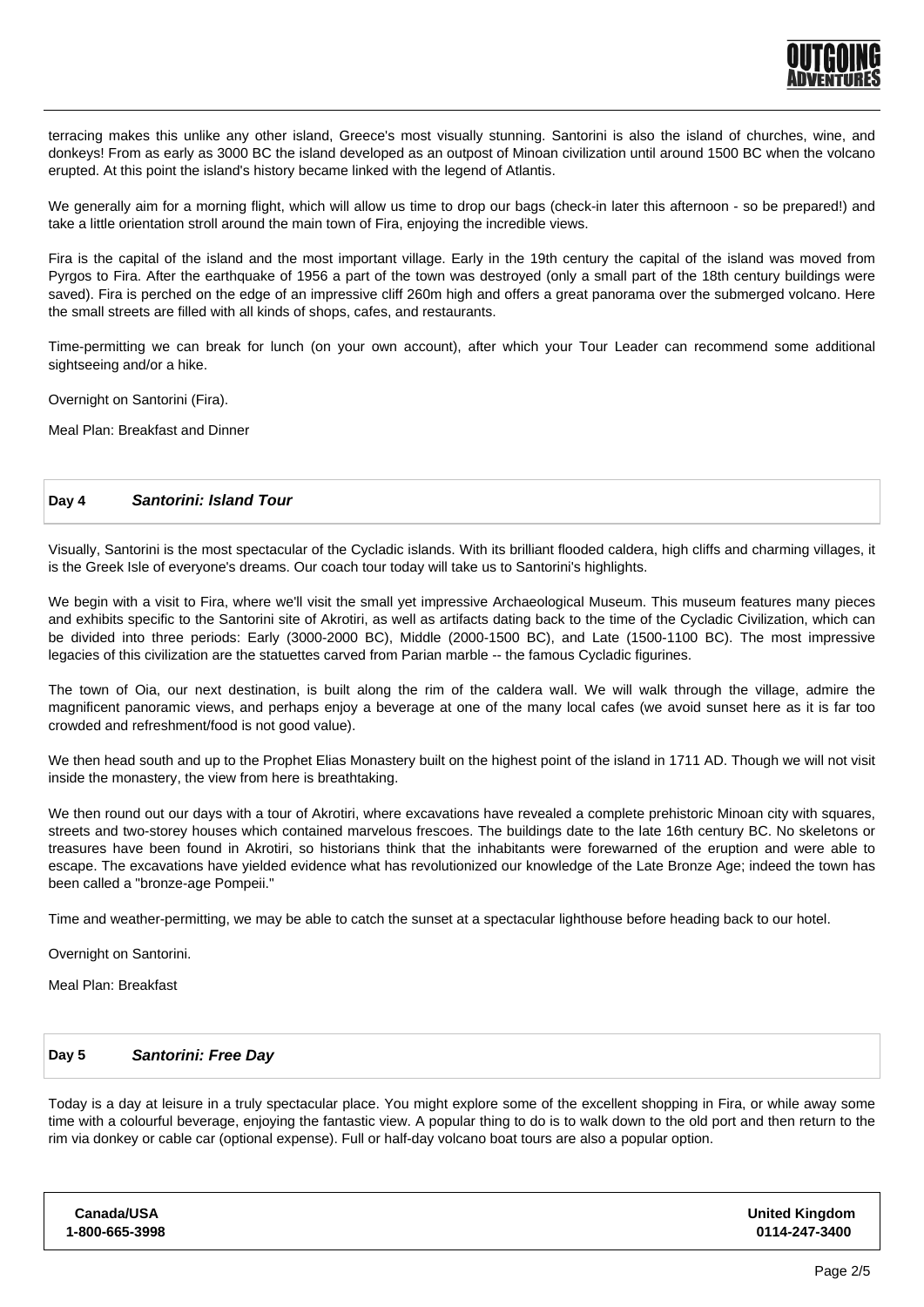

If you'd like to spend some time on the coast and stretch your legs on a self-guided, steep-but-short hike, you can hike from Kamari Beach to the site of Ancient Thira, located 400m / 1,320 ft above the beach on the southeast coast of the island. Here you'll find the ruins of an 11th century BC Dorian settlement excavated by a German expedition in the 1860s. We can see remains from the Hellenistic, Roman, and Byzantine periods. The ruins are limited, but you can see evidence of temples, houses with mosaic floors, an agora, gymnasium, and a theatre with stunning and sheer views to the sea. You can also enjoy one of Santorini's finest black sand beaches.

Your Tour Leader can help you plan your day with all, some, or none of the above -- have a great day!

Overnight on Santorini.

Meal Plan: Breakfast and Dinner

#### **Day 6 Santorini - Ferry to Amorgos**

Today we travel by ferry to the isle of Amorgos. The ferry likely stops at several lesser islands along the way and drops us at either Katapola, the main port of Amorgos, or Aegiali, the island's secondary port. If we must disembark at Katapola, we will travel by road to Aegiali where our hotel is located. We will likely arrive in time for dinner.

Amorgos's timeless monastery, scattered churches, and pleasant beaches offer both respite from tourists on the other islands and a taste of traditional Greece. For many, Amorgos has become the highlight of the tour, accurately described as "the soul of Greece." The locals are extremely friendly, the mountains surrounding the port majestic, and the sunsets stunning. It has been the location of several movies and is a super place for walks through idyllic olive groves. After bustling Santorini, this will be an abrupt shift of gears from touristic Greece to a much mellower and more authentic version.

Overnight on Amorgos.

Meal Plan: Breakfast and Dinner

#### **Day 7 Amorgos: Chora & Chozoviotissa Monastery**

This morning we travel by road to Chora, the capital of the island. We will pause here to stroll about the village, set high above the sea protected from pirates of bygone days. We leave the village and follow a magnificent staircase to the Monastery of Chozoviotissa. The dazzling white building, founded in the year AD 1099, clings precariously to a cliff face. We will enter the monastery and climb into its snug interior. Hopefully the docent will be available to show us around and provide access to the tiny but fascinating museum.

We proceed down to the other port on the island, Katapola. Here you can stroll the small promenade, have lunch (and/or an ice cream/beer) before heading back to our hotel.

This evening we'll enjoy a fun and informative Greek cooking class, with emphasis on traditional, family-style island dishes. Opa!

Overnight on Amorgos.

Meal Plan: Breakfast and Dinner

#### **Day 8 Amorgos: At Leisure**

Today is free on Amorgos.

You may join your Tour Leader on a moderate hike through the olive groves to the village of Langada, a great place for lunch -- for the truly energetic, there's an excellent, though very steep hike to the ridge directly above Langada. Here you can discover a row of ruined windmills dating back to the time of the Venetians -- of course the views are incredible! From here (or Langada) you can walk

**Canada/USA 1-800-665-3998 United Kingdom 0114-247-3400**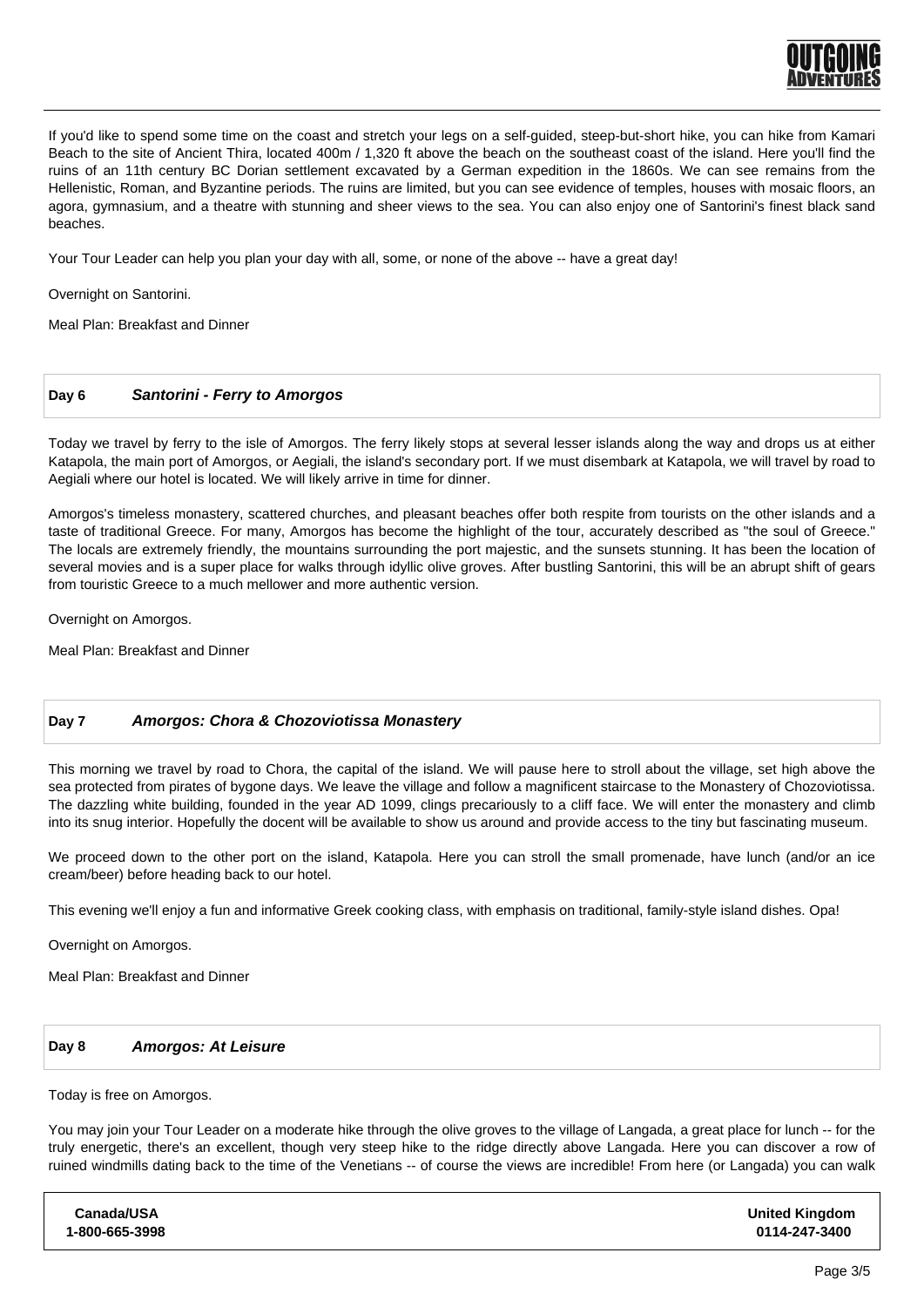

down to the small port village and or proceed to the adjacent beach; from here it's easy to catch the local bus back up to our hotel.

Overnight on Amorgos.

Meal Plan: Breakfast

## **Day 9 Amorgos - Ferry to Mykonos**

This morning we travel by ferry the short distance to the island of Mykonos and transfer to our hotel.

Later this afternoon have a walking orientation tour of Chora (Mykonos Town) before dinner. We wander the pirate-proof streets of town and see the Paraportiani Church near the quay, an architectural masterpiece of five chapels in one. From the harbour waterfront, you can watch the local fishing boats, or venture into the labyrinth of dazzling, white-washed streets to the many churches, tavernas, or shops selling artisan crafts, jewelry and the latest fashions. In the distance stand a string of windmills that once harnessed the breezes of days gone by. As one of the most cosmopolitan Greek islands, Mykonos is legendary for its shopping and nightlife.

After our walk we will have dinner at one of the many restaurants in town before sampling some of the gay nightlife for which the island is famous (or infamous). Walk/taxi back to our hotel on your own.

Overnight on Mykonos.

Meal Plan: Breakfast and Dinner

#### **Day 10 Mykonos: Free Day**

There are many beaches on Mykonos and today we can enjoy them to their fullest. You can also head back into town for more independent exploration and/or shopping. Your Tour Leader can help you plan your day. Enjoy!

Overnight on Mykonos.

Meal Plan: Breakfast

#### **Day 11 Mykonos: Boat trip to Delos**

This morning (not toooo early) we meet the boat and guide who will take us to the tiny sacred island of Delos (30 minutes away).

Delos gives the whole group of islands surrounding it their name, the Cyclades -- so named because they form a circle (kyklos) around Delos. We will see the Agora of the Competialists, Roman merchants or freed slaves who worshipped the guardian spirits of crossroads; the Sanctuary of Apollo, the three temples of Apollo and the Sanctuary of Dionysus. In the House of the Masks we are able to see a mosaic portraying Dionysus riding on a panthers back. The theatre here could seat 5,500 people. From the top of Delos Mountain we have a spectacular view of the entire island.

We return to Mykonos with the balance of the day at leisure (you may also return to Mykonos at your leisure spending as much time as you like on Delos). This evening we reconvene for our last island dinner. Hopefully during one of our evenings on the island, we'll be able to enjoy some of the island's nightlife, such as a cabaret or drag show. As such things come and go without warning, however, it's hard to promise well in advance. Your Tour Leader will have his/her ear to the ground as our visit approaches.

Overnight on Mykonos.

Meal Plan: Breakfast and Dinner